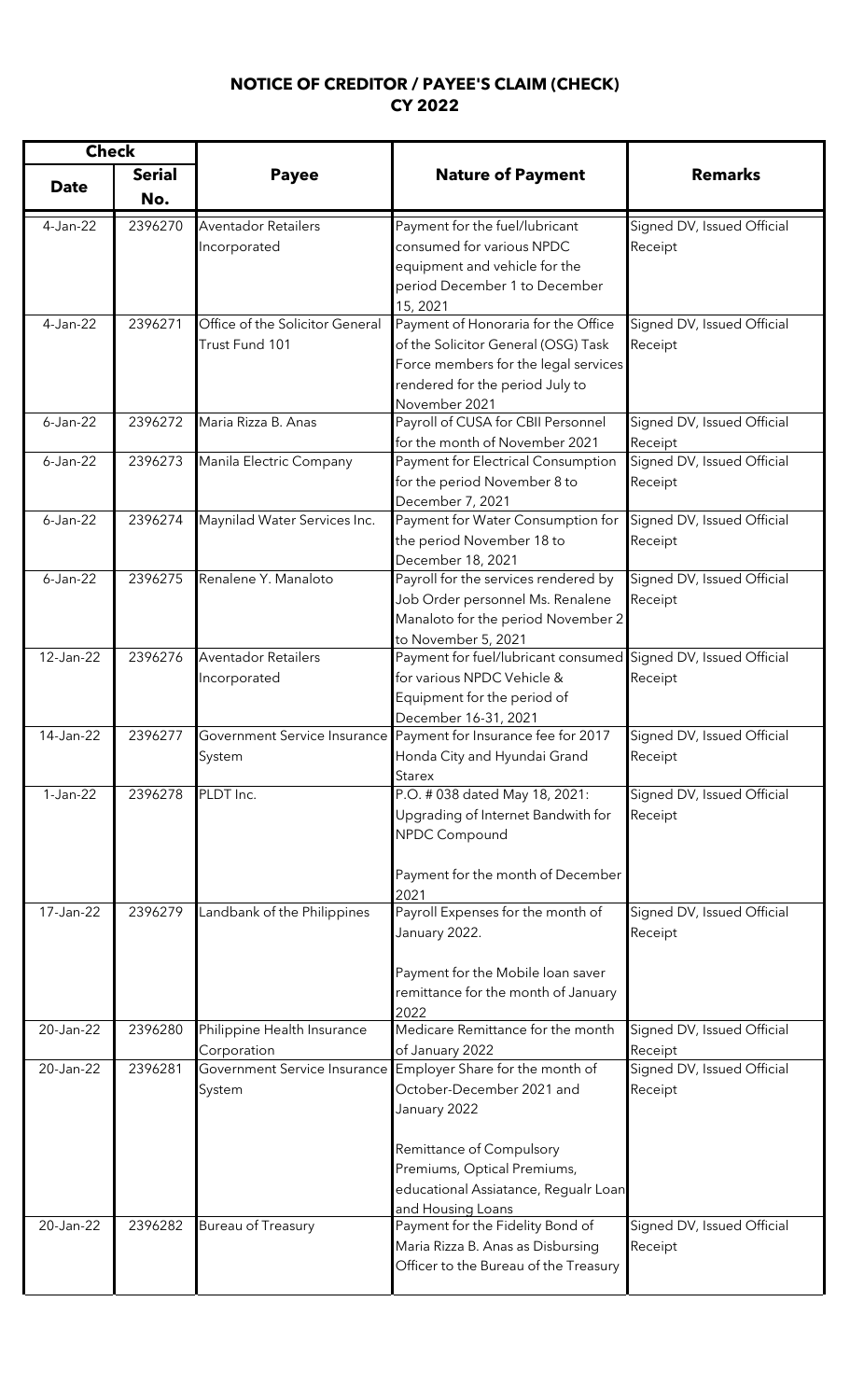| <b>Check</b> |               |                                            |                                                                                                                                                                          |                                       |
|--------------|---------------|--------------------------------------------|--------------------------------------------------------------------------------------------------------------------------------------------------------------------------|---------------------------------------|
|              | <b>Serial</b> | <b>Payee</b>                               | <b>Nature of Payment</b>                                                                                                                                                 | <b>Remarks</b>                        |
| <b>Date</b>  | No.           |                                            |                                                                                                                                                                          |                                       |
| 24-Jan-22    | 2396283       | Maynilad Water Services Inc.               | Payment for the Water Consumption Signed DV, Issued Official<br>for the period of December 11, 2021 Receipt<br>to January 19, 2022                                       |                                       |
| 27-Jan-22    | 2396284       | Maynilad Water Services Inc.               | Payment for the Water Consumption<br>(Planetarium) for the period of<br>December 18, 2021 to January 18,<br>2022                                                         | Signed DV, Issued Official<br>Receipt |
| 27-Jan-22    | 2396285       | Manila Electric Company                    | Payment for Electrical Consumption<br>for the period December 7, 2021 to<br>January 7, 2022                                                                              | Signed DV, Issued Official<br>Receipt |
| 31-Jan-22    | 2396286       | Salvador S. Cruz                           | Replenishment of Petty Cash Fund of Signed DV, Issued Official<br>Engr. Salvador Cruz for the period of Receipt<br>November 24 to December 23, 2021                      |                                       |
| 31-Jan-22    | 2396287       | <b>Aventador Retailers</b><br>Incorporated | Payment for fuel/ lubricant<br>consumed for various NPDC Vehicle<br>and Equipment for the period<br>January 1 to 15, 2022                                                | Signed DV, Issued Official<br>Receipt |
| 8-Feb-22     | 2396288       | Margaux Vanessa T. Decripito               | Replenishment of Petty Cash Fund of Signed DV, Issued Official<br>Margaux Decripito for the period of<br>December 22, 2021 to January 24,<br>2022                        | Receipt                               |
| 10-Feb-22    | 2396289       | <b>Aventador Retailers</b><br>Incorporated | Payment for fuel/lubricant consumed Signed DV, Issued Official<br>for various NPDC Vehicle and<br>Equipment for the period January 16<br>to 31, 2022                     | Receipt                               |
| 14-Feb-22    | 2396290       | Margaux Vanessa T. Decripito               | Replenishment of Petty Cash Fund of Signed DV, Issued Official<br>Margaux Vanessa T. Decripito for he<br>period of January 26 to 29, 2022                                | Receipt                               |
| 10-Feb-22    | 2396291       | CANCELLED                                  | CANCELLED                                                                                                                                                                | CANCELLED                             |
| 11-Feb-22    | 2396292       | Landbank of the Philippines                | Payroll Expenses for the month of<br>February 2022<br>Payment for the mobile loan saver<br>remittance for the month of February<br>2022.                                 | Signed DV, Issued Official<br>Receipt |
| 16-Feb-22    | 2396293       | Niña Immaculada Abigail V.<br>Siopongco    | Replenishment of Petty Cash Fund of Signed DV, Issued Official<br>Nina Immaculada Abigail V.<br>Siopongco for the period of<br>December 20, 2021 to February 9,<br>2022. | Receipt                               |
| 16-Feb-22    | 2396294       | Manila Electric Company                    | Payment for Electrical consumption<br>for the period of January 7 to<br>February 7, 2022                                                                                 | Signed DV, Issued Official<br>Receipt |
| 16-Feb-22    | 2396295       | Philippine Health Insurance<br>Corporation | Medicare remittance for the month<br>of February 2022                                                                                                                    | Signed DV, Issued Official<br>Receipt |
| 22-Feb-22    | 2396296       | Government Service Insurance<br>system     | Employer Share for the Month of<br>December 2021 January and<br>February 2022                                                                                            | Signed DV, Issued Official<br>Receipt |
|              |               |                                            | Remittance of Compulsory<br>Premiums, Optional Premiums,<br>Educational Assistance, Regular Loan<br>and Housing Loans                                                    |                                       |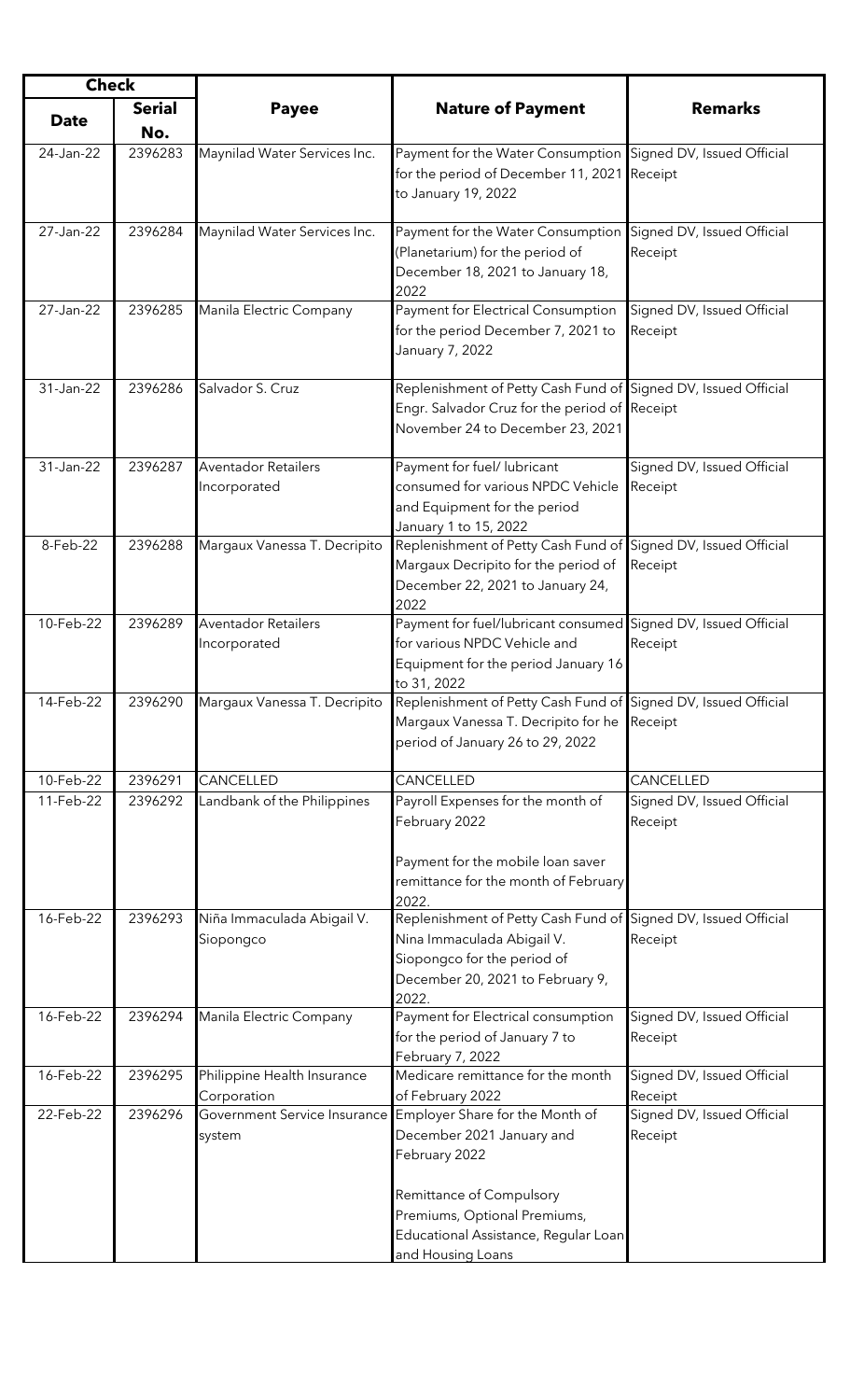| <b>Check</b> |                      |                                            |                                                                                                                                                                                                                                                                            |                                                                    |
|--------------|----------------------|--------------------------------------------|----------------------------------------------------------------------------------------------------------------------------------------------------------------------------------------------------------------------------------------------------------------------------|--------------------------------------------------------------------|
| <b>Date</b>  | <b>Serial</b><br>No. | <b>Payee</b>                               | <b>Nature of Payment</b>                                                                                                                                                                                                                                                   | <b>Remarks</b>                                                     |
| 24-Feb-22    | 2396297              | <b>Aventador Retailers</b><br>Incorporated | Payment for fuel/lubricant consumed Signed DV, Issued Official<br>for various NPDC Vehicle and<br>Equipment for the period February 1<br>15, 2022                                                                                                                          | Receipt                                                            |
| 24-Feb-22    | 2396298              | Maynilad Water Services Inc.               | Payment for the Water Consumption Signed DV, Issued Official<br>for the period of January 11, 2022 to Receipt<br>February 19, 2022                                                                                                                                         |                                                                    |
| 8-Mar-22     | 2396299              | Manila Electric Company                    | Payment for the Electrical<br>consumption of Planetarium for the<br>month of January 08 to February 07,<br>2022                                                                                                                                                            | Signed DV, Issued Official<br>Receipt                              |
|              | 2396300              | Cancelled                                  | Cancelled                                                                                                                                                                                                                                                                  | Unsigned Disbursement<br>Voucher, Awaiting for Official<br>Receipt |
| 14-Mar-22    | 2400101              | Salvador S. Cruz                           | Replenishment of Petty Cash Fund of Signed DV, Issued Official<br>Engr. Salvador Cruz for the period of Receipt<br>December 21, 2021 to February 3,<br>2022                                                                                                                |                                                                    |
| 14-Mar-22    | 2400102              | Margaux Vanessa T. Decripito               | Replenishment of Petty Cash Fund of Signed DV, Issued Official<br>Margaux Vanessa T. Decripito for the Receipt<br>period of February 13 to March 3,<br>2022                                                                                                                |                                                                    |
| 14-Mar-22    | 2400103              | Landbank of the Philippines                | Payroll Expense for the month of<br>March 1 to 31, 2022<br>Payment for the mobile loan saver<br>remittance for the month of March                                                                                                                                          | Signed DV, Issued Official<br>Receipt                              |
| 17-Mar-22    | 2400104              | Bureau of the Treasury                     | 2022<br>Payment for the Fidelity Bond of Ms.<br>Niña Immaculada Abigail V.<br>Siopongco as Petty Cash Custodian<br>and Mr. Jezreel Gaius A. Apelar as<br>Deputy Executive Director<br>Payment for the Fidelity Bond of Mr.<br>Herbert G. Esquibal as Collecting<br>Officer | Signed DV, Issued Official<br>Receipt                              |
| 17-Mar-22    | 2400105              | Niña Immaculada Abigail V.<br>Siopongco    | Replenishment of Petty Cash Fund of Signed DV, Issued Official<br>Niña Immaculada Abigail V.<br>Siopongco for the period of<br>February 9 to March 9, 2022                                                                                                                 | Receipt                                                            |
| 17-Mar-22    | 2400106              | System                                     | Government Service Insurance Employer's Share for the month of<br>January, February, March 2022                                                                                                                                                                            | Signed DV, Issued Official<br>Receipt                              |
| 17-Mar-22    | 2400107              | System                                     | Government Service Insurance Pyament for the Renewal of Motor<br>Vehicle Insurance fee of JAC King<br>Manlift Vehicle (ATA-7734) and<br>Sinotruck Dump Truck (NBB-2294)                                                                                                    | Signed DV, Issued Official<br>Receipt                              |
| 17-Mar-22    | 2400108              | Philippine Health Insurance<br>Corporation | Medicare Remittance for the month<br>of March 2022                                                                                                                                                                                                                         | Signed DV, Issued Official<br>Receipt                              |
| 21-Mar-22    | 2400109              | Margaux Vanessa T. Decripito               | Replenishment of Petty Cash Fund of Signed DV, Issued Official<br>CPAD Ms. Margaux Vanessa<br>Decripitonfor the period March 5 to<br>9,2022                                                                                                                                | Receipt                                                            |
| 22-Mar-22    | 2400110              | <b>Aventador Retailers</b><br>Incorporated | Payment for Fuel/Lubricant<br>consumed for various NPDC Vehicle<br>and Equipment for the period of<br>March 1-15, 2022                                                                                                                                                     | Signed DV, Issued Official<br>Receipt                              |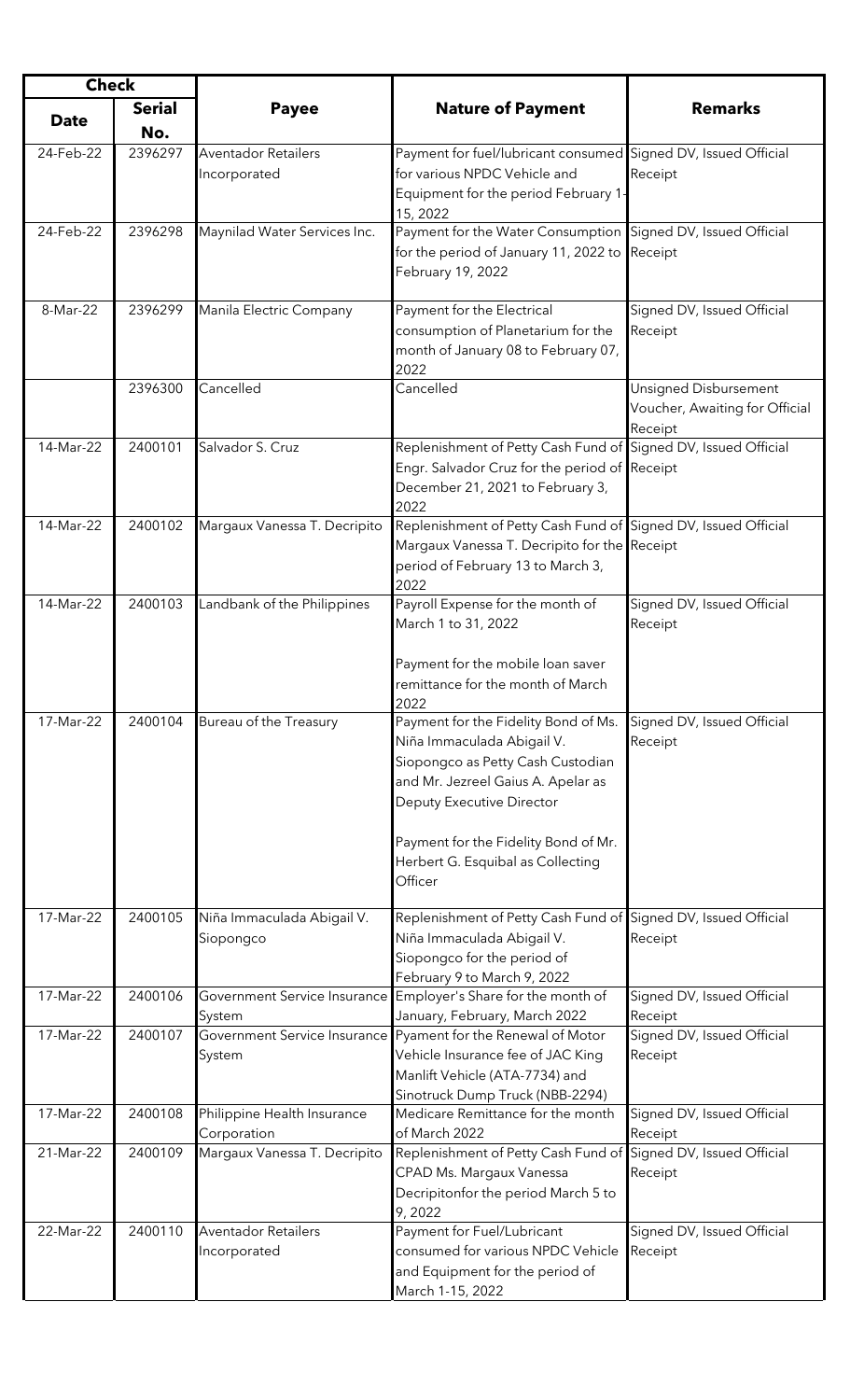| <b>Check</b> |               |                                            |                                                                                                                                                                                                                           |                                       |
|--------------|---------------|--------------------------------------------|---------------------------------------------------------------------------------------------------------------------------------------------------------------------------------------------------------------------------|---------------------------------------|
|              | <b>Serial</b> | <b>Payee</b>                               | <b>Nature of Payment</b>                                                                                                                                                                                                  | <b>Remarks</b>                        |
| <b>Date</b>  | No.           |                                            |                                                                                                                                                                                                                           |                                       |
| 23-Mar-22    | 2400111       | Maynilad Water Services Inc.               | Payment for water consumption for<br>the period of February 11 to March<br>19, 2022                                                                                                                                       | Signed DV, Issued Official<br>Receipt |
| 29-Mar-22    | 2400112       | Maynilad Water Services Inc.               | Payment for the water consumption<br>at Planetarium for the period of<br>February 18 to March 18, 2022                                                                                                                    | Signed DV, Issued Official<br>Receipt |
| 29-Mar-22    | 2400113       | Manila Electric Company                    | Payment for electric consumption for Signed DV, Issued Official<br>the period of February 7 to March 7, Receipt<br>2022                                                                                                   |                                       |
| 5-Apr-22     | 2400114       | Manila Electric Company                    | Payment for the Electricity<br>consumption of Planetarium for the<br>period of February 08 to March 07,<br>2022                                                                                                           | Signed DV, Issued Official<br>Receipt |
|              | 2400115       | CANCELLED                                  | CANCELLED                                                                                                                                                                                                                 | CANCELLED                             |
| $6-Apr-22$   | 2400116       | <b>Aventador Retailers</b><br>Incorporated | Payment for fuel/lubricant consumed Signed DV, Issued Official<br>for various NPDC vehicles and<br>equipment for the period of<br>February 16-28, 2022                                                                    | Receipt                               |
| $6-Apr-22$   | 2400117       | <b>Aventador Retailers</b><br>Incorporated | Payment for fuel/lubricant consumed Signed DV, Issued Official<br>for various NPDC vehicles and<br>equipment for the period of March<br>16-31, 2022                                                                       | Receipt                               |
| $6-Apr-22$   | 2400118       | Niña Immaculada Abigail V.<br>Siopongco    | Replenishment of Petty Cash Fund of Signed DV, Issued Official<br>Ms. Niña Immaculada Abigail V.<br>Siopongco for the period of March<br>15 to April 4, 2022                                                              | Receipt                               |
| 8-Apr-22     | 2400119       | Philippine Health Insurance<br>Corporation | Medicare remittance for the month<br>of April 2022                                                                                                                                                                        | Signed DV, Issued Official<br>Receipt |
| 8-Apr-22     | 2400120       | Landbank of the Philippines                | Payroll expenses for the month of<br>April 2022<br>Payment for the mobile loan saver<br>remittance for the month of April<br>2022                                                                                         | Signed DV, Issued Official<br>Receipt |
| 13-Apr-22    | 2400121       | Margaux Vanessa T. Decripito               | Replenishment of Petty Cash Fund of Signed DV, Issued Official<br>Margaux Vanessa T. Decripito for the Receipt<br>period of March 18 to April 05, 2022                                                                    |                                       |
| 19-Apr-22    | 2400122       | PLDT Inc.                                  | Payment for NPDC iGate 70mbps<br>internet subscription for the months<br>of January to March 2022                                                                                                                         | Signed DV, Issued Official<br>Receipt |
| 20-Apr-22    | 2400123       | Salvador S. Cruz                           | Replenishment of Petty Cash Fund of Signed DV, Issued Official<br>Engr. Salvador Cruz for the period of Receipt<br>February 28 to March 30, 2022                                                                          |                                       |
| 21-Apr-22    | 2400124       | Maynilad Water Services Inc.               | Payment for the water consumption<br>for the period of March 11 to April<br>19, 2022                                                                                                                                      | Signed DV, Issued Official<br>Receipt |
| 22-Apr-22    | 2400125       | <b>Bureau of Treasury</b>                  | P.O. #106 dated November 2, 2021: Signed DV, Issued Official<br>Procurement of Janitorial supplies & Receipt<br>materials for the 4th Quarter<br>Remittance of fines and penalties<br>from January 2022 to March 2022 for |                                       |
|              |               |                                            | ORS nos. 2021-11-517, 2021-10-490,<br>C.A. 2021-010, 2021-11-536, 2021-<br>12-634, 2022-02-047 & 2022-03-132                                                                                                              |                                       |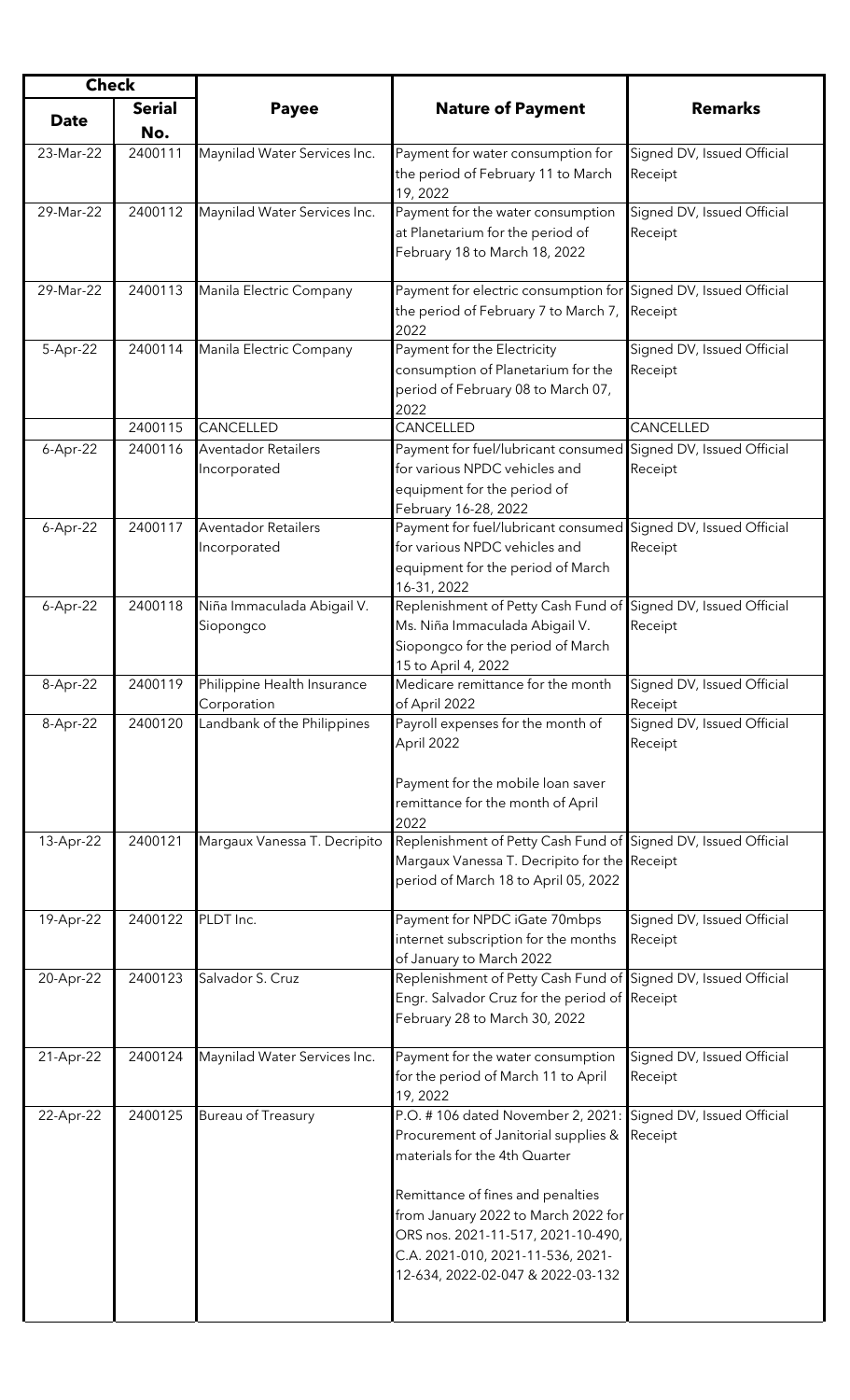| <b>Check</b> |               |                              |                                                                                   |                            |
|--------------|---------------|------------------------------|-----------------------------------------------------------------------------------|----------------------------|
|              | <b>Serial</b> | <b>Payee</b>                 | <b>Nature of Payment</b>                                                          | <b>Remarks</b>             |
| <b>Date</b>  | No.           |                              |                                                                                   |                            |
|              | 2400126       |                              |                                                                                   |                            |
| 25-Apr-25    |               |                              | Government Service Insurance Employer's share for the month of                    | Signed DV, Issued Official |
|              |               | system                       | October, November, December                                                       | Receipt                    |
|              |               |                              | 2021 and January, February, March,                                                |                            |
|              |               |                              | April 2022                                                                        |                            |
|              |               |                              |                                                                                   |                            |
|              |               |                              | Remittance of compulsory                                                          |                            |
|              |               |                              | premiums, optional premiums,                                                      |                            |
|              |               |                              | educational assistance, regular loan                                              |                            |
| 28-Apr-22    | 2400127       | <b>Aventador Retailers</b>   | and housing loans<br>Payment for fuel/lubricant consumed                          | Signed DV, Issued Official |
|              |               | Incorporated                 | for various NPDC Vehicle and                                                      | Receipt                    |
|              |               |                              |                                                                                   |                            |
|              |               |                              | Equipment for the period of April 1<br>to 15, 2022                                |                            |
| 28-Apr-22    | 2400128       | Margaux Vanessa T. Decripito | Replenishment of Petty Cash Fund of Signed DV, Issued Official                    |                            |
|              |               |                              | Ms. Margaux T. Decripito for the                                                  | Receipt                    |
|              |               |                              | period of April 8 to 19, 2022                                                     |                            |
| 5-May-22     | 2400129       | Manila Electric Company      | Payment for Electrical Consumption                                                | Signed DV, Issued Official |
|              |               |                              | for the period of March 07 to April                                               | Receipt                    |
|              |               |                              | 07, 2022                                                                          |                            |
| 12-May-22    | 2400130       | Aventador Retailers          | Payment for fuel/lubricant consumed Signed DV, Issued Official                    |                            |
|              |               | Incorporated                 | for various NPDC Vehicles and                                                     | Receipt                    |
|              |               |                              | Equipment for the period of April 16-                                             |                            |
|              |               |                              | 30, 2022                                                                          |                            |
| 13-May-22    | 2400131       | Niña Immaculada Abigail V.   | Replenishment of Petty Cash Fund of Signed DV, Issued Official                    |                            |
|              |               | Siopongco                    | Ms. Niña Immaculada Abigail V.                                                    | Receipt                    |
|              |               |                              | Siopongco for the period of April 7                                               |                            |
|              |               |                              |                                                                                   |                            |
| 13-May-22    | 2400132       | Landbank of the Philippines  | to May 4, 2022<br>Payroll expense for the month of May Signed DV, Issued Official |                            |
|              |               |                              | 1 to 31, 2022                                                                     | Receipt                    |
|              |               |                              |                                                                                   |                            |
|              |               |                              | Payment for the mobile loan saver                                                 |                            |
|              |               |                              | remittance for the month of May                                                   |                            |
|              |               |                              | 2022                                                                              |                            |
| 13-May-22    | 2400133       | Philippine Health Insurance  | Payroll Expense for the month of May Signed DV, Issued Official                   |                            |
|              |               | Corporation                  | 1 to 31, 2022                                                                     | Receipt                    |
| 13-May-22    | 2400134       | Government Service Insurance | Employer Share for the month of                                                   | Signed DV, Issued Official |
|              |               | system                       | April and May 2022                                                                | Receipt                    |
|              |               |                              |                                                                                   |                            |
|              |               |                              | Remittance of compulsary Premiums,                                                |                            |
|              |               |                              | Optional Premiums, Educational                                                    |                            |
|              |               |                              | Assistance, Regular Loan and                                                      |                            |
|              |               |                              | Housing Loans                                                                     |                            |
| 17-May-22    | 2400135       |                              | Government Service Insurance Payment for insurance and TPL Fee                    | Signed DV, Issued Official |
|              |               | system                       | of Hyundai H-100 TOO-166                                                          | Receipt                    |
| 18-May-22    | 2400136       | Salvador S. Cruz             | Replenishment of Petty Cash Fund of Signed DV, Issued Official                    |                            |
|              |               |                              | Engr. Salvador Cruz for the period of Receipt                                     |                            |
|              |               |                              | March 31 to May 9, 2022                                                           |                            |
| 20-May-22    | 2400137       | <b>Aventador Retailers</b>   | Payment for fuel/lubricant consumed Signed DV, Issued Official                    |                            |
|              |               | Incorporated                 | for various NPDC vehicles and                                                     | Receipt                    |
|              |               |                              | equipment for the period of May 1 to                                              |                            |
|              |               |                              | 15, 2022                                                                          |                            |
| 24-May-22    | 2400138       | Landbank of the Philippines  | Payroll Expense of Mr. Cesar Velasco                                              | Signed DV, Issued Official |
|              |               |                              | for the month of March and April                                                  | Receipt                    |
|              |               |                              | 2022                                                                              |                            |
|              |               |                              |                                                                                   |                            |
|              |               |                              | Payment for the mobile loan saver                                                 |                            |
|              |               |                              | remittance for the month of March                                                 |                            |
|              |               |                              | 2022 to April 2022 (C. Velasco).                                                  |                            |
|              | 2400139       | CANCELLED                    | CANCELLED                                                                         | CANCELLED                  |